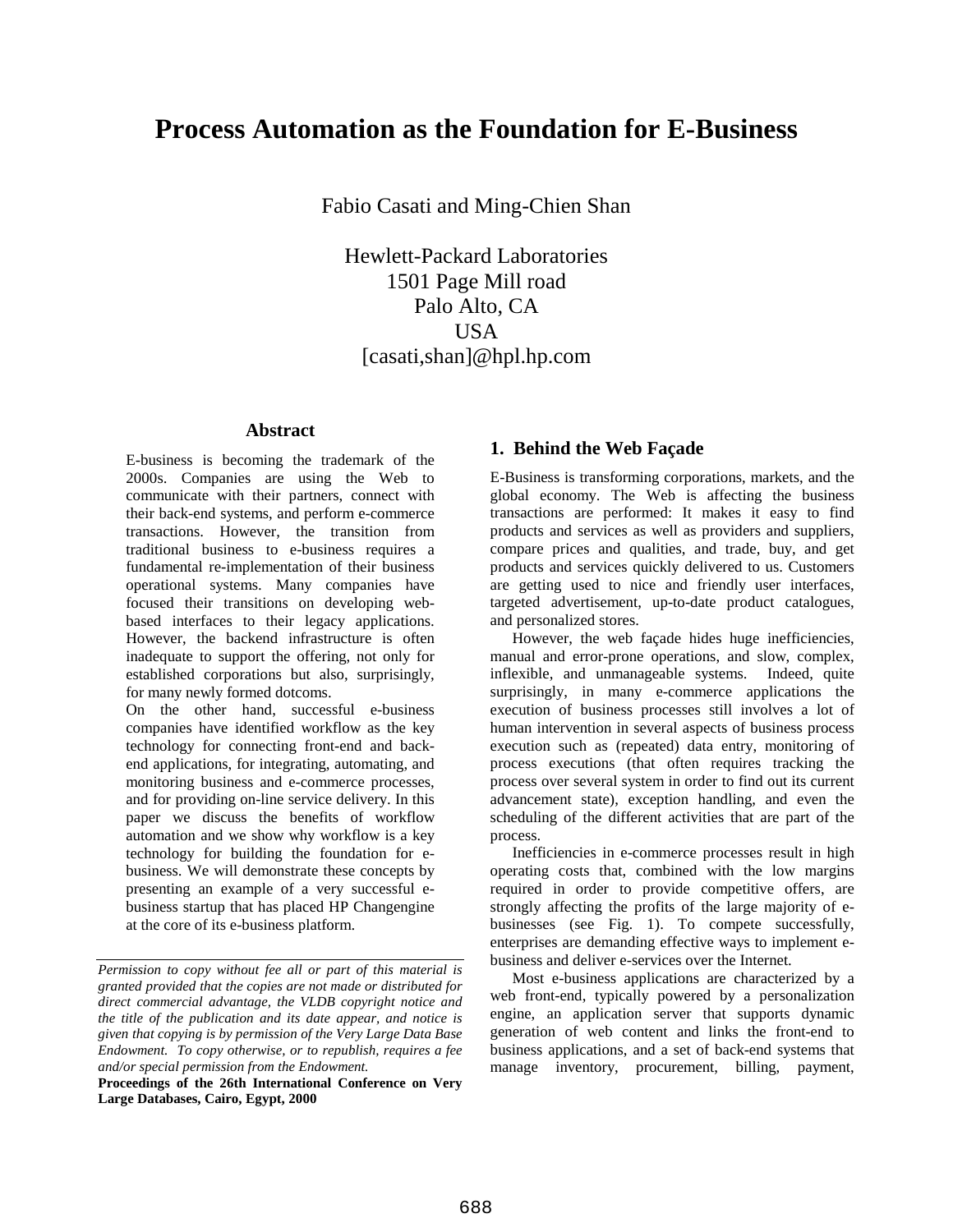shipment, and all the functions required for performing ecommerce transactions.



**carried out manually**

Currently, no product or vendor can effectively provide the functionality required to support e-business. While some vendors, such as Broadvision, ATG, and Vignette, provide excellent solutions in the front-end space, the back-end side is dominated by ERP and DBMS vendors such as Oracle, SAP, or PeopleSoft. Despite huge efforts by many of them aiming at covering the whole spectrum, none of them has yet provided a complete and satisfactory solution to all the challenges raised by ebusiness. Therefore, top-class solutions are typically characterized by a number of different software applications provided by different vendors.

While the adoption of best-of-breed applications is a must in order to stay competitive, it also raises significant technical challenges. In fact, most e-business processes require functionality not typically provided by a single application. Hence, they need to span across several software systems. For instance, the process of ordering a product involves checking the inventory, allocating the goods from the stock (and/or procuring them), dispatching the goods, and verifying their shipment, in addition to the customer credit verification, billing, payment, and update of customer information for personalized advertisement campaigns.

The need of accessing several applications to perform a business function generates a lot of issues, ranging from understanding and accessing the different APIs with the appropriate communication protocol, to managing the different security requirements, data formats, programming models, and transmission models (e.g., publish/subscribe, request/reply). To further complicate the picture, different systems often run on top of heterogeneous hardware and software platforms.

A partial solution to this problem is provided by Enterprise Application Integration (EAI) platforms. Integrators such as Tibco Tib/rendezvous,

ActiveSoftware's ActiveWorks, STC eGate, or BEA eLink, ease the daunting task of connecting different applications, by providing uniform access to heterogeneous systems and by offering design tools that help system integrators in appropriately accessing the different applications and managing their results. However, while EAI solutions are useful and even necessary to manage complexity given by heterogeneity, they still do not solve the problem of managing ecommerce processes and making them more efficient.

Typically, attempts to automate processes are based on writing ad-hoc code to execute the flow logic. While this approach does provide advantages over human-driven execution and allows for larger throughput and reduced latency, it still does not address many crucial issues:

- *Rapid process development and change management*: one of the most important requirements in the e-business world is the ability of quickly introducing new services as soon as the need for them is recognized. Therefore, suppliers and service providers must be able to easily and rapidly develop and deploy the corresponding business processes. In addition, the business and IT environment changes very often; hence, processes must transparently adapt as much as possible to such changes, and process modifications should be supported in those cases where human intervention is needed.
- *Process monitoring*: ad-hoc solutions usually lack process monitoring and tracking capabilities, especially when processes span across many systems, and it is difficult to "locate" which process step is currently in execution for a given instance.
- *Process management*: it is often necessary to intervene on running process instances in order to manage unexpected situations and perform the required corrective actions.
- *Performance and the "ilities"*: performance, scalability, reliability, and high availability are key issues in e-commerce applications. Indeed, the costs (in terms of loss of customers and of business transactions) due to poor performances and downtimes are too high to be tolerated for any company that does its business on the Web. Therefore, any e-business process solution must provide the appropriate performance level as well as the "ilities".

In fact, trying to automate business processes by hardcoding the process flow is a classic mistake: it makes ecommerce processes - and the overall system itself difficult to design, deploy, monitor, and modify. In addition, the time-to-market for introducing new services is often very high. Indeed, according to several technology marketing research groups, the main reason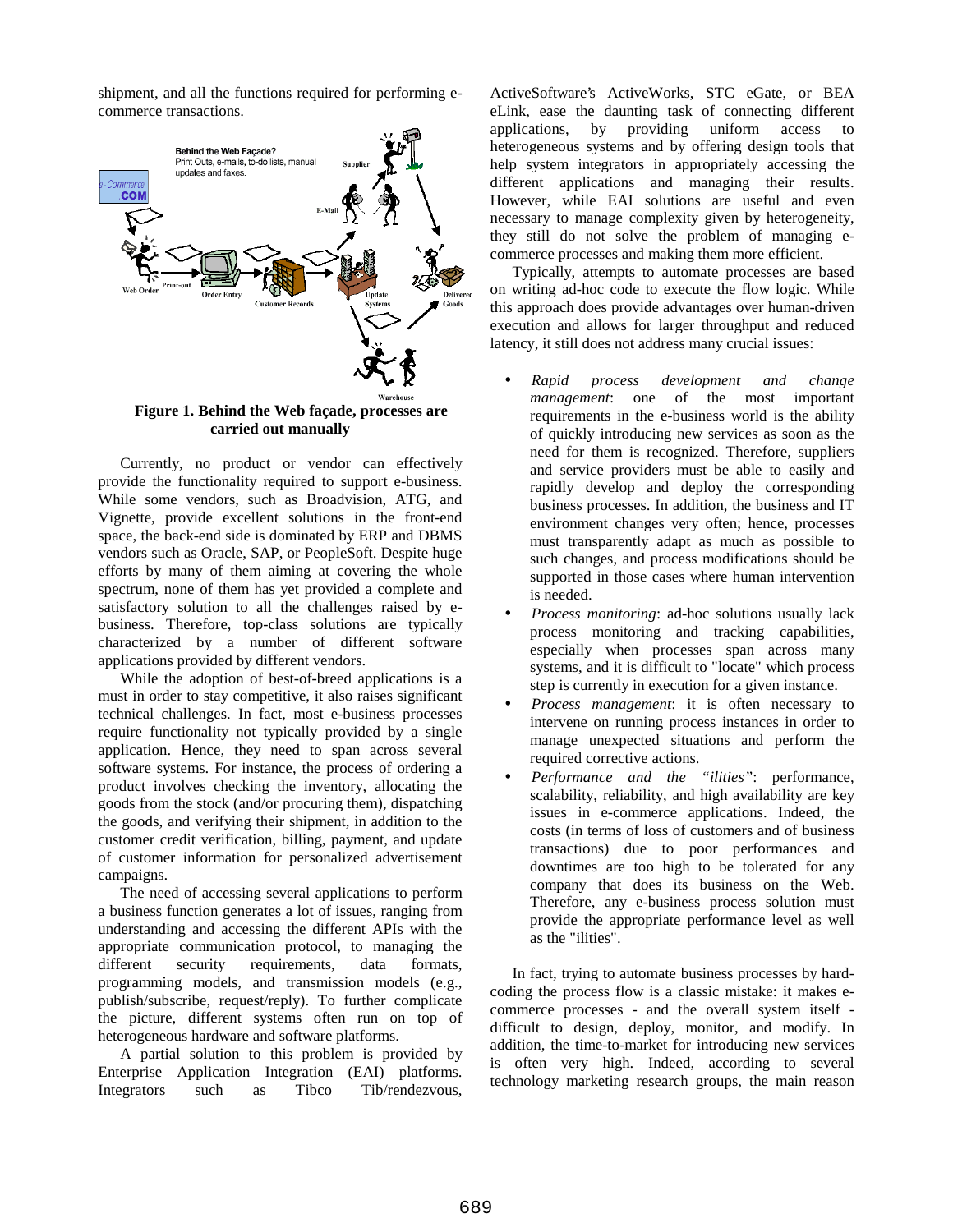for the April 2000 crash in the Internet stock market is due to the lack of a suitable e-business backbone that efficiently connects the back-end enterprise applications and streamline e-commerce processes. Many dotcoms have been victims of their own success, being unable to sustain the overwhelming responses to their offerings.

## **2. Process Management Support for E-Business Applications**

Business processes are at the heart of every e-business operation. Correspondingly, business process management systems (or Workflow Management Systems, WfMSs) should be at the heart of any e-business solution.

State-of-the-art WfMSs, such as HP Changengine [1], address all the issues listed above. In particular, they allow the model-driven design, analysis, and simulation of business processes, which can be designed from scratch or from templates that support rapid application development, as shown in Fig. 2. They also provide features for monitoring the execution of individual process instances (or sets of process instances) and for automatically reacting to exceptional situations.



#### **Figure 3. Changengine processes are designed from scratch or through templates**

The integration of WfMSs with EAI tools (such as in the case of Changengine and ActiveSoftware [2], depicted in Fig. 3) further increases the effectiveness of these systems, and enable them to handle the two crucial aspects of process automation: end-to-end process flow management and interaction with the (heterogeneous) invoked applications. Finally, WfMSs are designed to deliver the required performance and to be scalable, reliable, and highly available to sustain the needs of ecommerce applications.

WfMSs allow for incremental and controlled process and process management automation. Typically, in the first stages of their introduction, WfMSs are only used to schedule and monitor the work, but the process is still carried out by using the same "old" technology, such as emails or manual data entries. Subsequently, the different steps in the process can be progressively automated, possibly by implementing the interaction with external systems through the integrated EAI tool. Once a process has been designed and automated, it can be measured and incrementally improved, as shown in Fig. 4.



**Figure 3. Changengine can access any business application through the ActiveWorks EAI tool.**



**Figure 4. Process lifecycle**

Indeed, successful e-business companies build their ecommerce applications on top of state-of-the-art process management tools. One of the most amazing and shining examples is the case of *LetsBuyIt.com*, an e-commerce site that provides branded goods at discounted prices through the concept of co-buying: Buyers interested in the same product can join their efforts on *LetsBuyIt.com* in order to achieve more purchasing power.

*LetsBuyIt.com* was founded in April 1999, and has already become the leading e-commerce site in Europe.